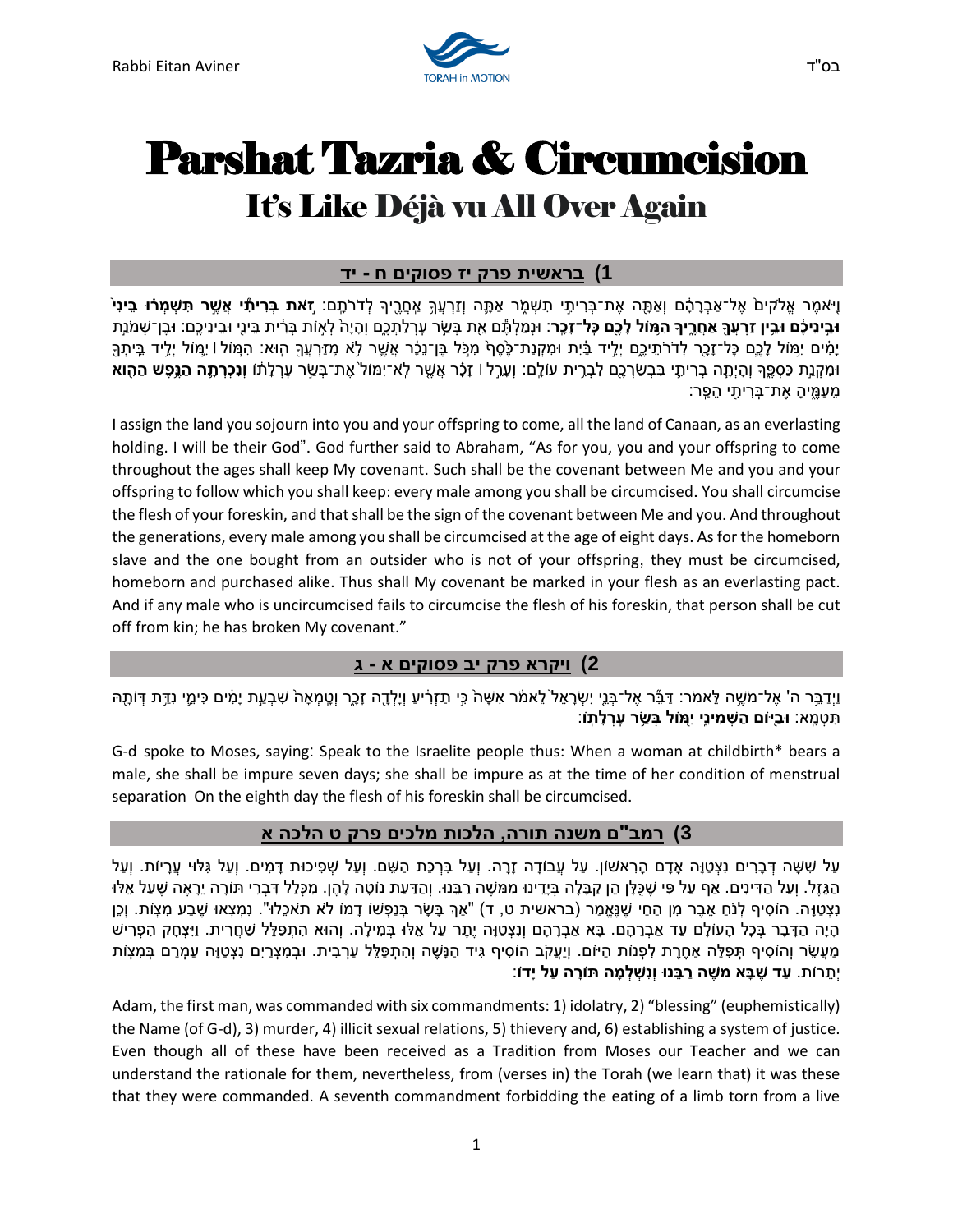

animal was added for Noah, as it says, "Even flesh, life is in the blood, do not eat of it" (Genesis 9:4). These commandments were universally applicable - until Abraham. With Abraham, circumcision was also commanded and he prayed Shacharis (the Morning Prayer). Isaac separated out a tithe and added another prayer in the afternoon and, with Jacob, the prohibition against eating the sciatic nerve was added, as was the Maariv (Evening) Prayer. In Egypt, Amram was commanded with other precepts and, with Moses our Teacher, the Torah was completed.

#### **4( פירוש המשניות לרמב"ם, חולין פרק ז משנה ו**

ושים לבך על העיקר הגדול הנכלל במשנה הזאת, והוא מה שאמר: מסיני נאסר. לפי שאתה הראית לדעת שכל מה שאנו מרחיקים או עושים היום, **אין אנו עושים אלא במצוות משה רבינו ע"ה** ... כגון זה שאין אנו אוכלים אבר מן החי, אינו מפני שהקב"ה אסרו אותו לנח, אלא לפי שמשה אסר עלינו אבר מן החי במה שצוה בסיני ... וכמו כן, **אין אנו מלים מפני שאברהם אבינו ע"ה מל עצמו ואנשי ביתו, אלא מפני שהקב"ה צוה אותנו ע"י משה רבינו שנמול** , כמו שמל אברהם אבינו ע"ה. וכן גיד הנשה, אין אנו הולכים אחר איסור יעקב אבינו, אלא מצוות משה רבינו ע"ה. הלוא תראה מה שאמרו: תרי"ג מצוות נאמרו לו למשה מסיני, וכל אלה מכלל המצוות.

And pay attention to the fundamental principles that is expressed in this Mishna, and this what is said 'from Sinai it is prohibited'. For you have been shown to know that everything that we distance ourselves from or do today, we only do it because we were commanded by Moshe our teacher… For example, that which we do not eat a limb from a living animal, this is not because G-d prohibited it to Noah, rather because Moshe prohibited upon us the limb from a living animal as he commanded at Sinai… and similarly, we do not circumcise ourselves due to the fact that Avraham our father circumcised himself and his household, rather because G-d commanded us through Moshe our teacher that we should circumcise, as did Moshe. And similarly, by the sciatic nerve, we do not follow the prohibition of Yaakov our father, rather the commandments of Moshe our teacher. This you see what it says: 613 commandments were said to Moshe at Sinai, and all of these are amongst them.

#### **5( מסכת סנהדרין דף נט עמוד א**

אמר רבי יוסי ברבי חנינא: כל מצוה שנאמרה לבני נח ונשנית בסיני – לזה ולזה נאמרה. לבני נח ולא נשנית בסיני – לישראל נאמרה ולא לבני נח  $\;\ldots\;$  והרי מילה שנאמרה לבני נח, דכתיב: "ואתה את בריתי תשמור" (בראשית יז ט), ונשנית בסיני: "וביום השמיני ימול" (ויקרא יב), לישראל נאמרה ולא לבני נח! – ההוא למישרי שבת הוא דאתא: ביום – ואפילו בשבת. ...

אי בעית אימא מילה מעיקר [לאברהם](/topics/abraham) הוא דקא מזהר ליה רחמנא ואתה את בריתי תשמור אתה וזרעך אחריך לדורותם אתה וזרעך אין איניש אחרינא לא.

Rabbi Yosei, son of Rabbi Ḥanina, says: Any mitzva that was first stated with regard to the descendants of Noah and was repeated at Sinai was stated for this group and for that group, i.e., it applies to both gentiles and Jews. But a mitzva that was stated with regard to the descendants of Noah and was not repeated at Sinai among the mitzvot given to the Jewish people was stated for the Jewish people and not for the descendants of Noah. …

The Gemara asks: But isn't there the mitzva of circumcision, which was stated with regard to descendants of Noah, i.e., Abraham and his descendants, who had the status of descendants of Noah at that time? As it is written that God said to Abraham with regard to the mitzva of circumcision: "And as for you, you shall keep My covenant, you and your offspring after you, throughout their generations" (Genesis 17:9). And it was repeated at Sinai for the Jewish people: "And on the eighth day the flesh of his foreskin shall be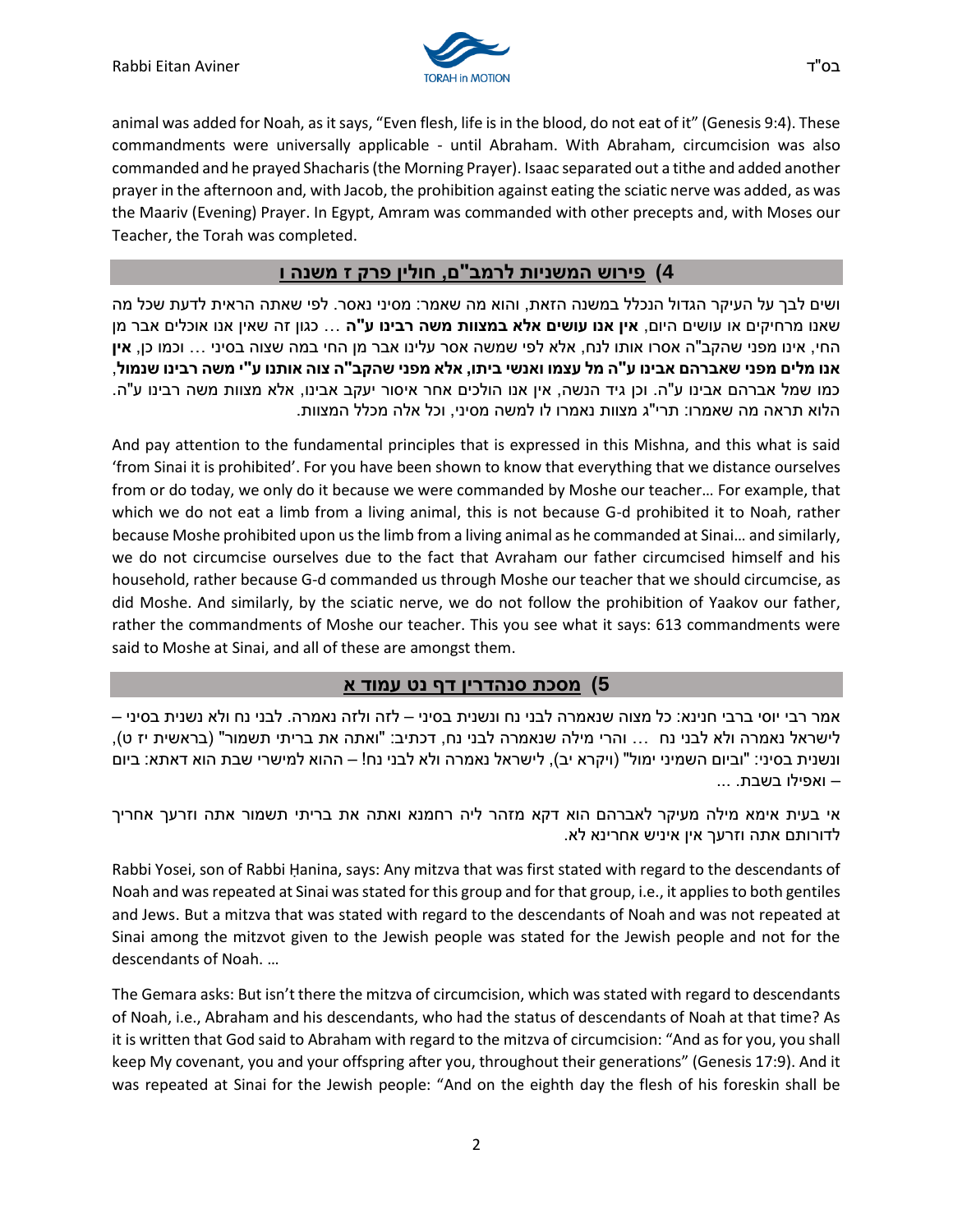

The Gemara answers: That verse stated at Sinai is not necessary for the mitzva itself, but rather it comes to permit circumcision on Shabbat. It is derived from the phrase "on the eighth day" that circumcision must always be performed on the eight day, and this is the halakha even if it falls on Shabbat. Therefore the mitzva is not considered to have been repeated at Mount Sinai. …

If you wish, say that there is another explanation for the fact that the mitzva of circumcision does not apply to the descendants of Noah despite the fact that it was repeated for the Jewish people: From the outset, it was Abraham, and not all the descendants of Noah, that the Merciful One commanded to perform this mitzva; as He said to him: "And as for you, you shall keep My covenant, you and your offspring after you, throughout their generations" (Genesis 17:9). The Gemara infers: "You and your offspring," yes; another person, no.

# **6( תלמוד ירושלמי קידושין פ"א ה"ז )ס"א, א(**

ְכָּל־מִצְוַת הָאָב עַל הַבֵּן כול׳. מִצְוֹת שֶׁהָאָב חַייָב לַעֲשׂוּת לְבְנוֹ. לְמוֹהֲלוֹ לְכָּדוֹתוֹ לְלַמְדוֹ תוֹרָה וּלְלַמְדוֹ אוֹמָנוּת לְהַשִּׂיאוֹ "אִשָּׁה. רִבִּי עֲקִיבָה אוֹמֵר. אַף לְלַמְּדוֹ לָשׁוֹט עַל פְּנֵי הַמַּיִם. לְמוֹהֲלוֹ. "**בַּיּוֹם הַשְּׁמִינִי יִמוֹל בְּשַׂר עָרְלָתו**ֹ.

"Any commandment the father has to fulfill towards his son," etc. "To circumcise him, to redeem him, to teach him Torah, to teach him a trade, and to marry him to a wife. Rebbi Aqiba says, also to teach him to swim in water." To circumcise him, "on the eighth day, he shall circumcise the flesh of his foreskin."

### **7( מסכת קידושי ן דף כט עמוד א**

#### לְ מּולֹו מְ נָלַ ן דִ כְתִ יב **וַיָמׇּ ל אַ בְּ רָ הָ ם א ת יִצְּ חָ ק בְּ נֹו**

The baraita teaches that a father is obligated to circumcise his son. The Gemara asks: From where do we derive this? The Gemara answers that this is as it is written: "And Abraham circumcised his son Isaac" (Genesis 21:4).

#### **8( רמב"ם ספר המצות, מצות עשה רטו**

היא שצונו למול את הבן **והוא אומרו יתעלה לאברהם, המול לכם כל זכר.** וכתיב בתורה, שהוא בכרת מי שבטל מצווה זו

That is that He commanded us to circumcise a boy. And that is His, may He be exalted, saying to Avraham, "every male among you shall be circumcised" (Genesis 17:10) - and, after it, that whoever negates this commandment is liable for excision.

# **9( מנין המצוות לרמב"ם ב תחילת משנה תורה, מצו ה ריה**

#### למול את הבן שנ' **וביום השמיני ימול בשר ערלתו**.

To circumcise a boy, as it say "And on the eight day you shall circumcise the flesh of his foreskin.

# **10( ספר יהושע, פרק ה פסוק ב**

ָבָעֵת הַהִ֫יא אָמֵר ה' אֶל־יְהוֹשָׁעַ עֲשֵׂה לְךָּ חַרְבוֹת צֶרֵים וְשֶׁוּב מְל אֶת־בְּנֵי־יִשְׂרָאֵל שֵׁנֵית: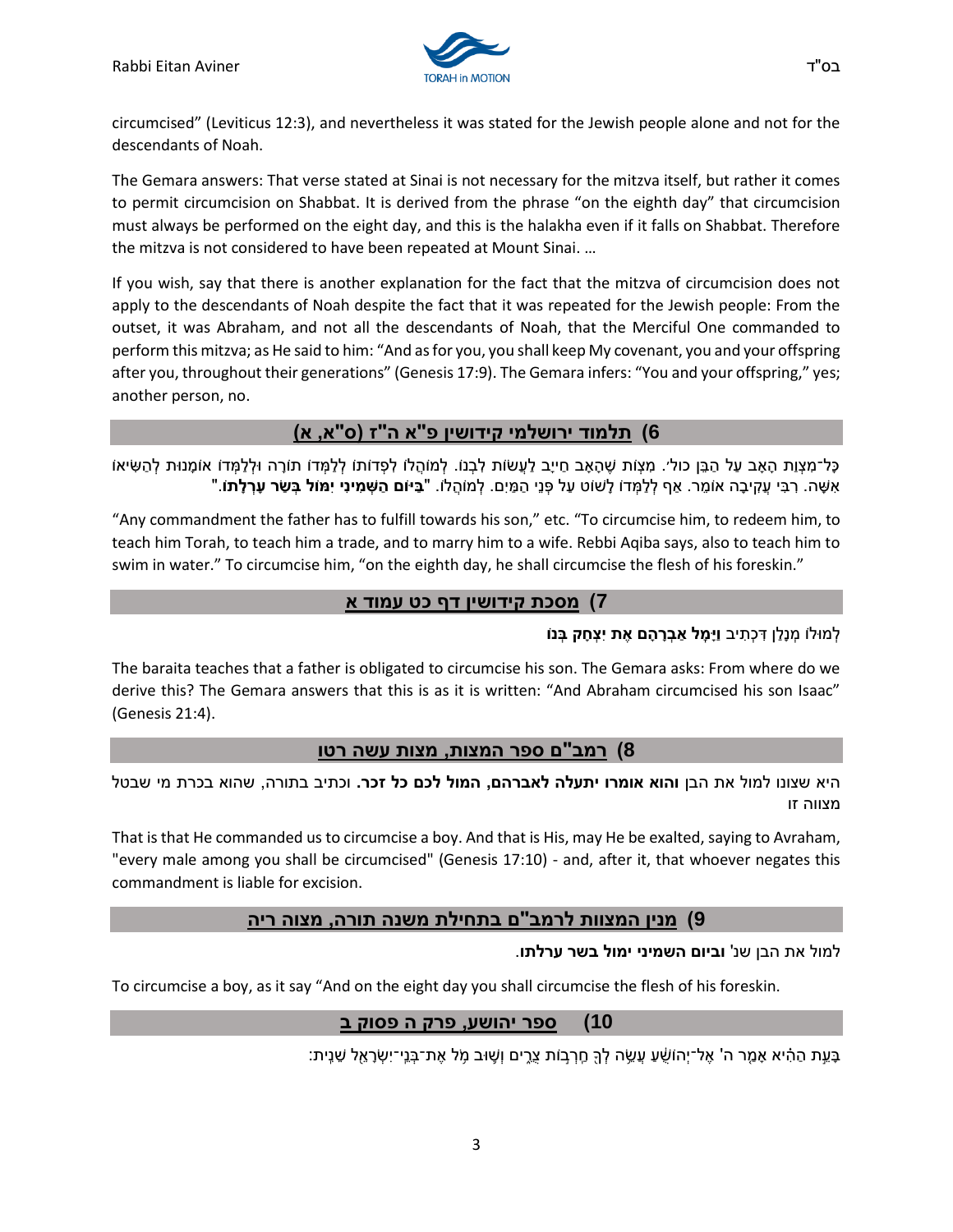

# **11( מסכת יבמות דף עא עמוד ב**

אמר רבה בר יצחק אמר רב: לא ניתנה פריעת מילה לאברהם אבינו, שנאמר: בעת ההיא אמר ה' אל יהושע עשה לך חרבות צורים וגו'. ודלמא הנך דלא מהול, דכתיב: כי מולים היו כל העם היוצאים וכל העם הילודים ]במדבר בדרך בצאתם ממצרים לא מלו]! א"כ, מאי שוב? אלא לאו לפריעה. ומאי שנית? לאקושי סוף מילה לתחלת מילה, מה תחלת מילה מעכבת, אף סוף מילה מעכבין בו

Rabba bar Yitzḥak said that Rav said: The mitzva of uncovering the corona during circumcision was not given to our Patriarch Abraham. The command given to Avraham included only the mitzva of circumcision itself, i.e., the removal of the foreskin, but not the uncovering of the corona, i.e., the folding back of the thin membrane that lies under the foreskin. As it is stated: "At that time the Lord said to Joshua: Make yourself knives of flint, and circumcise again the children of Israel a second time" (Joshua 5:2). Why was it necessary to circumcise them? Apparently, it is because before the Torah was given on Mount Sinai, some of them had been circumcised in the manner of Abraham, without uncovering the corona, and therefore they needed to be circumcised a second time in accordance with the Torah law that requires uncovering the corona.

The Gemara asks: How may it be inferred that those who were already circumcised required a second circumcision? Perhaps the verse is referring to those who had not been circumcised at all, as it is written: "For all the people who came out were circumcised; but all the people who were born in the wilderness…had not been circumcised" (Joshua 5:5)?

The Gemara responds: If so, that it was only those who had never been circumcised who required circumcision, what is the meaning of "circumcise again," which indicates that they had to be circumcised a second time? Rather, is it not referring to uncovering the corona? And what is the meaning of "a second time," stated in the same verse? This phrase appears redundant, as the verse already stated: "Circumcise again."

The Gemara explains: It comes to equate the end of circumcision, when it is necessary to circumcise a second time in order to correct an improperly performed circumcision, with the beginning of circumcision: Just as an incomplete performance at the beginning of circumcision invalidates the circumcision, so too, incomplete performance at the end of circumcision, i.e., the foreskin not being fully removed, invalidates the circumcision.

#### **12( הרבי מליובאוויט, לקוטי שיחו ת כרך ל, לך לך, שיחה ג**

מהחילוקים בין ספר המצות ומנין המצות שבספר היד הוא:

ספר המצות אינו ספר הלכה, אלא רק ביאור של התרי"ג מצות, תיאור קצר של המצוה ומקורה בתושב"כ ודיני' (בכללות) בתושבע"פ; וכמו"כ בנדו"ד, מכיון שעיקר פרשת מילה הוא — הכתובים דאברהם שמשם נלמדים רוב פרטי', ושם מבואר מהותה של המצוה, שהיא "ברית" בין ישראל להקב"ה (בריתו של אברהם) — מביא הרמב"ם הכתוב "המול לכם כל זכר"; ולכן מדגיש שם שהציווי הי' "לאברהם" — כי זהו ענינה של מצות מילה, "בריתו של אברהם אבינו", כנ"ל.

משא"כ במנין המצות שבריש ס' היד — ספר "הלכות הלכות" — מביא הרמב"ם הכתוב שעיקרו )לא מהותה וגדרה של המצוה, אלא) מקור החיוב לקיים מצוה זו בתור אחת מתרי"ג מצות שנאמרו למשה בסיני; והיות "שכל מה שאנו מרחיקים או עושים היום אין אנו עושין אלא במצות הקב"ה ע"י משה רבינו ע"ה לא שהקב"ה אמר זה לנביאים